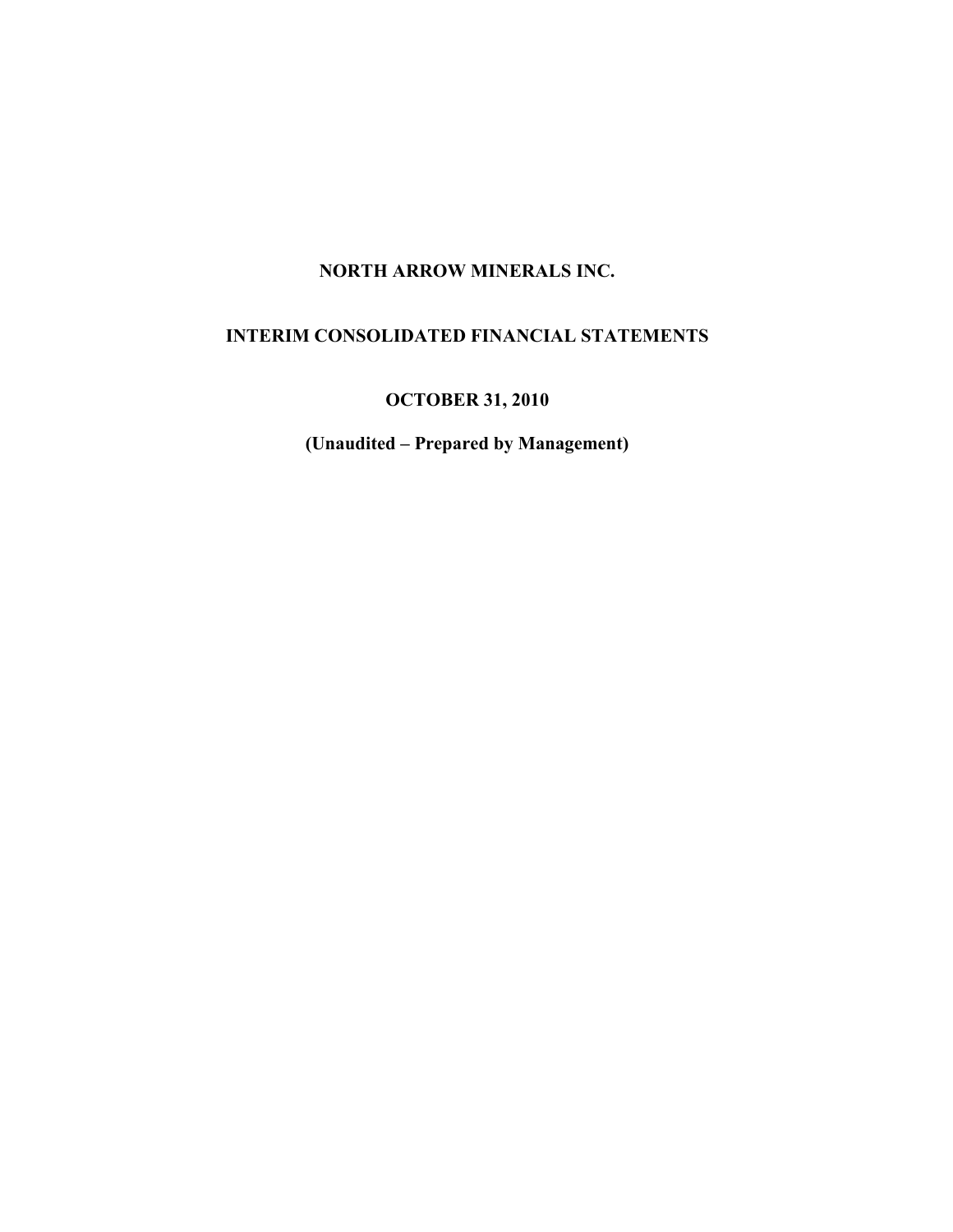Reader's Note: These interim consolidated financial statements for North Arrow Minerals Inc. ("North Arrow"), for the six months ended October 31, 2010 have been prepared by management and have not been subject to review by North Arrow's auditor.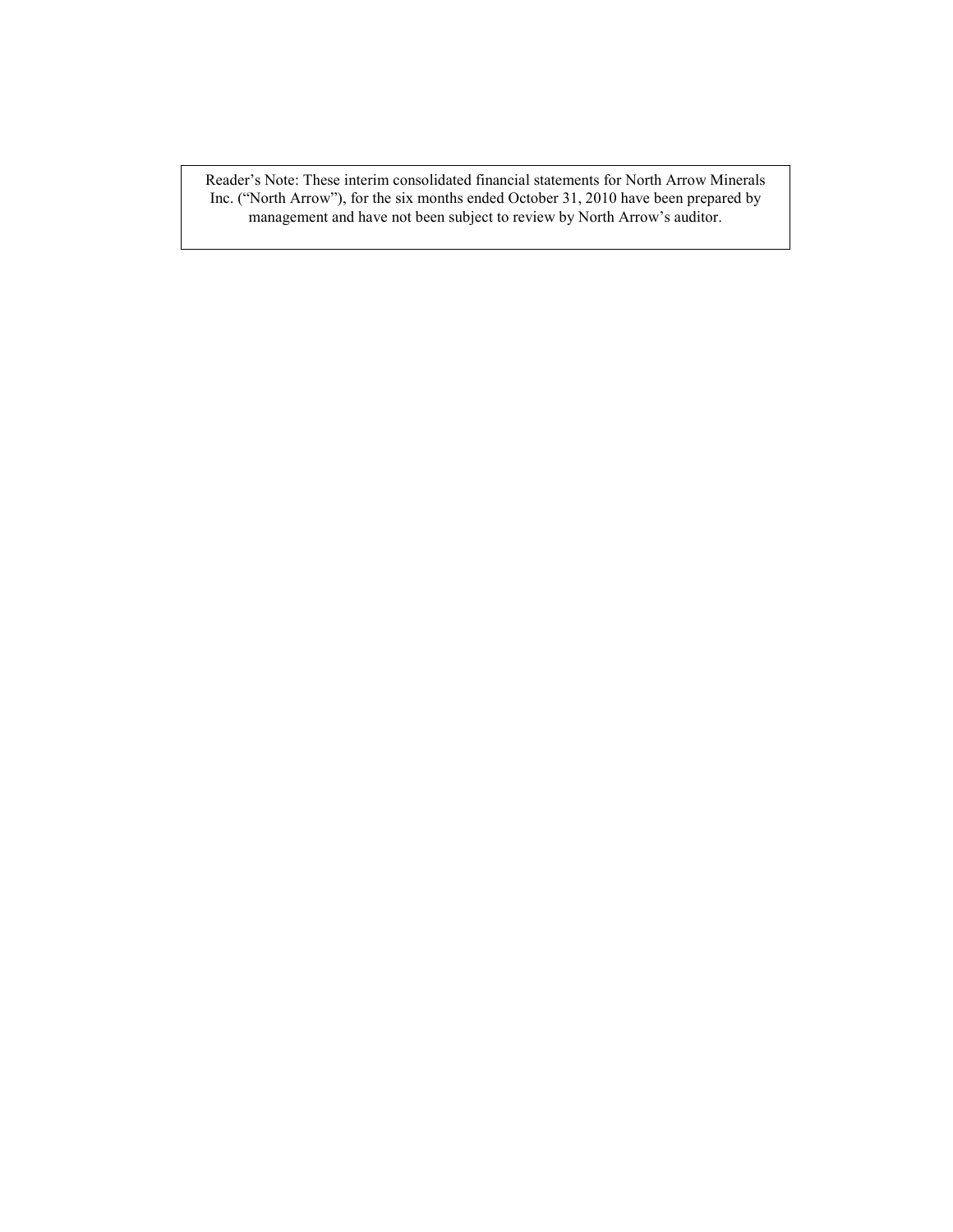### NORTH ARROW MINERALS INC. INTERIM CONSOLIDATED BALANCE SHEET

|                                                                                                  |              | October 31, 2010<br>(Unaudited)                |              | April 30, 2010<br>(Audited)                      |
|--------------------------------------------------------------------------------------------------|--------------|------------------------------------------------|--------------|--------------------------------------------------|
|                                                                                                  |              |                                                |              |                                                  |
| <b>ASSETS</b>                                                                                    |              |                                                |              |                                                  |
| Current<br>Cash and equivalents<br>Receivables<br>Prepaid expenses                               | \$           | 1,164,593<br>50,128<br>32,164<br>1,246,885     | \$           | 1,126,124<br>2,021<br>25,014<br>1,153,159        |
| <b>Equipment</b> (Note 3)                                                                        |              | 1,924                                          |              | 2,264                                            |
| <b>Mineral properties</b> (Note 4)                                                               |              | 2,539,900                                      |              | 2,207,651                                        |
|                                                                                                  | $\mathbb{S}$ | 3,788,709                                      | $\mathbb{S}$ | 3,363,074                                        |
|                                                                                                  |              |                                                |              |                                                  |
| <b>LIABILITIES AND SHAREHOLDERS' EQUITY</b>                                                      |              |                                                |              |                                                  |
| <b>Current</b><br>Accounts payable and accrued liabilities<br>Due to related parties (Note 6)    | \$           | 325,066<br>55,872                              | \$           | 115,227<br>76,610                                |
| <b>Shareholders' equity</b><br>Capital stock (Note 5)<br>Contributed surplus (Note 5)<br>Deficit |              | 380,938<br>9,568,769<br>663,204<br>(6,824,202) |              | 191,837<br>8,755,602<br>607,963<br>(6, 192, 328) |
|                                                                                                  | \$           | 3,407,771<br>3,788,709                         | \$           | 3,171,237<br>3,363,074                           |

Nature and continuance of operations (Note 1)

On behalf of the Board:

"D. Grenville Thomas" Director "Kenneth A. Armstrong" Director

The accompanying notes are an integral part of these consolidated financial statements.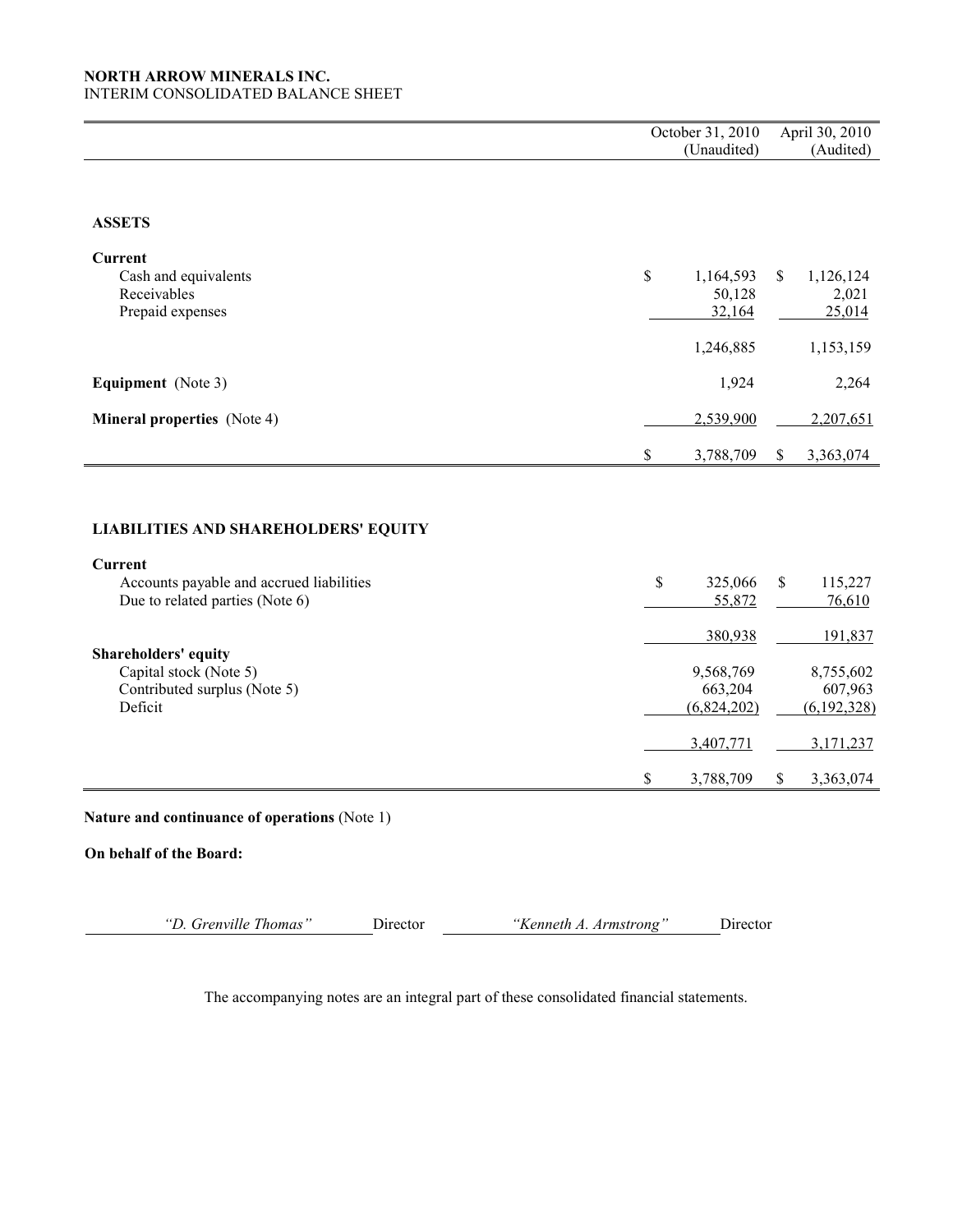# NORTH ARROW MINERALS INC.

# INTERIM CONSOLIDATED STATEMENT OF OPERATIONS AND DEFICIT

(Unaudited – Prepared by Management)

|                                                                                         |                                     | For the Three Months |              |               |               |                       |    |                |
|-----------------------------------------------------------------------------------------|-------------------------------------|----------------------|--------------|---------------|---------------|-----------------------|----|----------------|
|                                                                                         | Ending<br>For the Six Months Ending |                      |              |               |               |                       |    |                |
|                                                                                         |                                     | October 31,          |              | October       | October 31,   |                       |    | October 31,    |
|                                                                                         |                                     | 2010                 |              | 31, 2009      |               | 2010                  |    | 2009           |
| <b>EXPENSES</b>                                                                         |                                     |                      |              |               |               |                       |    |                |
| Advertising, promotion and travel                                                       | $\mathbf S$                         | 42,880               | \$           | 51,697        | <sup>\$</sup> | 78,477                | \$ | 78,297         |
| Amortization                                                                            |                                     | 170                  |              | 242           |               | 340                   |    | 485            |
| Office, miscellaneous and rent                                                          |                                     | 20,440               |              | 24,541        |               | 42,527                |    | 43,055         |
| Professional fees                                                                       |                                     | 26,472               |              | 55,932        |               | 47,714                |    | 81,346         |
| Regulatory and filing fees                                                              |                                     | 3,626                |              | 6,677         |               | 8,001                 |    | 8,700          |
| Salaries and benefits                                                                   |                                     | 33,902               |              | 44,195        |               | 83,019                |    | 84,047         |
| Stock-based compensation (Note 5)                                                       |                                     | 40,770               |              | 34,365        |               | 81,541                |    | 53,929         |
| Loss before other items                                                                 |                                     | (168, 260)           |              | (217, 649)    |               | (341, 619)            |    | (349, 859)     |
| <b>OTHER ITEMS</b><br>Foreign exchange loss<br>Write-off of mineral properties (Note 4) |                                     | (638)<br>(284, 844)  |              | (17, 797)     |               | (2,608)<br>(290, 405) |    | (17, 797)      |
| Interest income                                                                         |                                     | 1,962                |              | 6             |               | 2,758                 |    | 6              |
|                                                                                         |                                     | (283, 520)           |              | (17, 791)     |               | (290, 255)            |    | (17, 791)      |
| Loss for the period                                                                     |                                     | (451,780)            |              | (235, 440)    |               | (631, 874)            |    | (367, 650)     |
| Deficit, beginning of period                                                            |                                     | (6,372,422)          |              | (3,569,431)   |               | (6,192,328)           |    | (3, 437, 221)  |
| Deficit, end of period                                                                  |                                     | \$ (6,824,202)       |              | \$(3,804,871) |               | \$ (6,824,202)        |    | \$ (3,804,871) |
| Basic and diluted loss per share                                                        | \$                                  | (0.01)               | $\mathbb{S}$ | $(0.01)$ \$   |               | $(0.01)$ \$           |    | (0.01)         |
| Weighted average number of common shares outstanding                                    |                                     | 47,775,588           |              | 35,188,637    |               | 46, 144, 754          |    | 32,351,088     |

# INTERIM CONSOLIDATED STATEMENT OF COMPREHENSIVE LOSS

(Unaudited – Prepared by Management)

|                                   | For the Three Months |             | For the Six Months |                                                         |        |
|-----------------------------------|----------------------|-------------|--------------------|---------------------------------------------------------|--------|
|                                   | Ending               |             |                    |                                                         | Ending |
|                                   |                      |             |                    | October 31, October 31, October 31, October 31,         |        |
|                                   |                      | <b>2010</b> | 2009               | 2010                                                    | 2009   |
| Loss for the period               |                      |             |                    | $$$ (451,780) $$$ (235,440) $$$ (631,874) $$$ (367,650) |        |
| Other comprehensive loss          |                      |             |                    |                                                         |        |
| Comprehensive loss for the period |                      | \$(451,780) |                    | $(235,440)$ \$ $(631,874)$ \$ $(367,650)$               |        |

The accompanying notes are an integral part of these consolidated financial statements.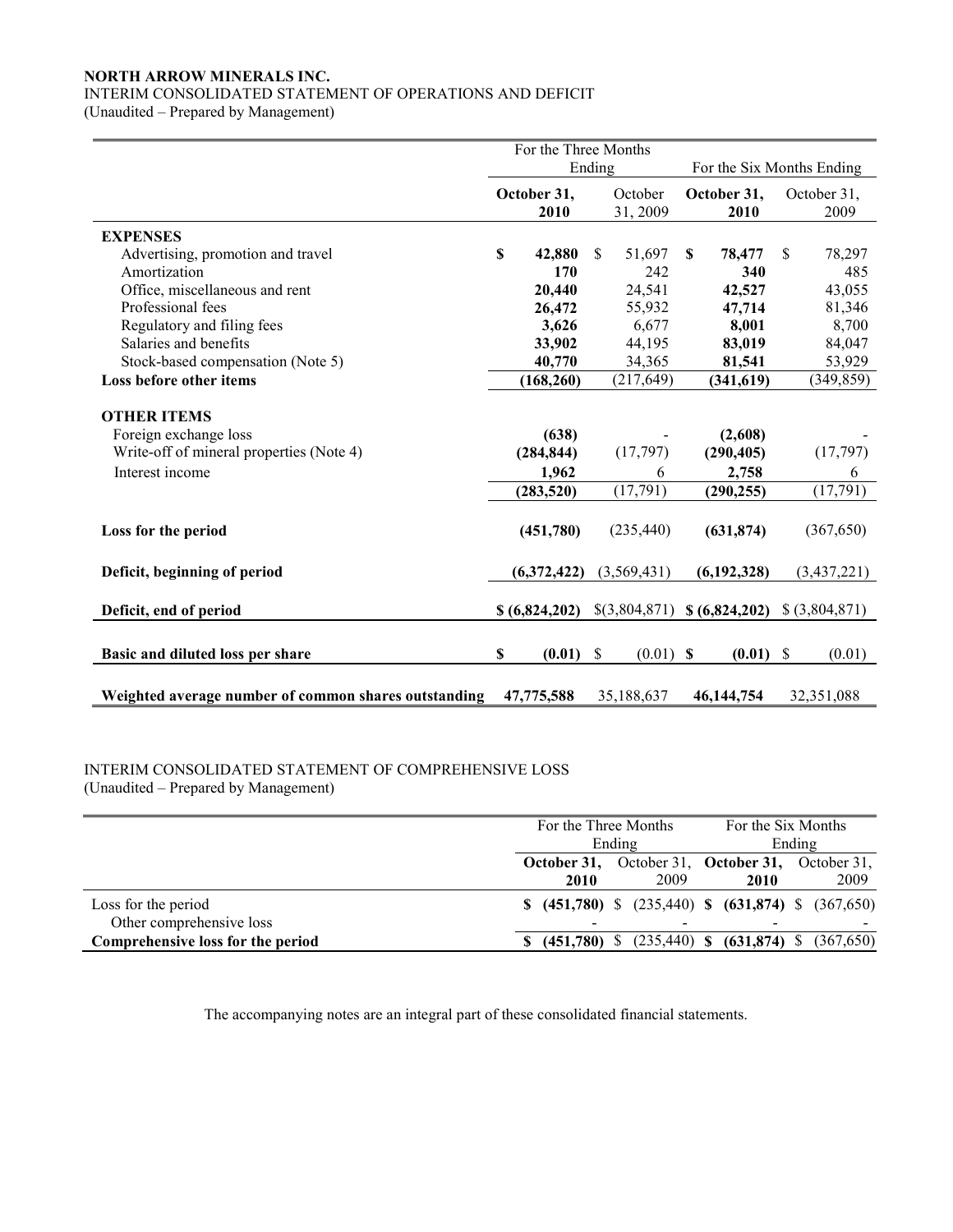# NORTH ARROW MINERALS INC.

# INTERIM CONSOLIDATED STATEMENT OF CASH FLOWS

(Unaudited – Prepared by Management)

|                                                      | For the Three Months<br>Ending |                                      | For the Six Months        | Ending                    |  |
|------------------------------------------------------|--------------------------------|--------------------------------------|---------------------------|---------------------------|--|
|                                                      | October 31,<br>2010            | October 31,<br>2009                  | October 31,<br>2010       | October 31,<br>2009       |  |
| <b>CASH FLOWS FROM OPERATING ACTIVITIES</b>          |                                |                                      |                           |                           |  |
| Loss for the period                                  | \$ (451,780)                   |                                      | \$ (235,440) \$ (631,874) | (367,650)<br><sup>S</sup> |  |
| Items not involving cash:                            |                                |                                      |                           |                           |  |
| Amortization                                         | 170                            | 242                                  | 340                       | 485                       |  |
| Stock-based compensation                             | 40,770                         | 34,365                               | 81,541                    | 53,929                    |  |
| Write-off of mineral properties                      | 284,844                        | 17,797                               | 290,405                   | 17,797                    |  |
| Changes in non-cash working capital items:           |                                |                                      |                           |                           |  |
| Decrease (increase) in receivables                   | (12, 560)                      | 1,766                                | (14, 638)                 | (1,717)                   |  |
| Increase in prepaid expenses                         | (319)                          | (19, 401)                            | (7,150)                   | (39,959)                  |  |
| Increase in accounts payable and accrued liabilities | 4,340                          | 5,202                                | 15,574                    | 11,485                    |  |
| Increase (decrease) in due to related parties        | (6, 471)                       | (1, 346)                             | (29, 882)                 | 26,455                    |  |
| Net cash (used in) provided by operating activities  | (141,006)                      | (196, 815)                           | (295, 684)                | (299, 175)                |  |
|                                                      |                                |                                      |                           |                           |  |
| <b>CASH FLOWS FROM FINANCING ACTIVITIES</b>          |                                |                                      |                           |                           |  |
| Proceeds from issuance of capital stock              | 596,400                        | 485,430                              | 712,500                   | 985,430                   |  |
| Proceeds from the exercise of warrants               |                                |                                      | 108,150                   | 358,688                   |  |
| Share issue costs                                    | (42, 133)                      | (22, 298)                            | (43, 783)                 | (31, 147)                 |  |
| Net cash provided by financing activities            | 554,267                        | 463,132                              | 776,867                   | 1,312,971                 |  |
| <b>CASH FLOWS FROM INVESTING ACTIVITIES</b>          |                                |                                      |                           |                           |  |
| Expenditures on mineral properties, net              | (135, 775)                     | (702, 697)                           | (442, 714)                | (910, 131)                |  |
| Net cash used in investing activities                | (135, 775)                     | (702, 697)                           | (442, 714)                | (910, 131)                |  |
|                                                      |                                |                                      |                           |                           |  |
| Change in cash during the period                     | 277,486                        | (436,380)                            | 38,469                    | 103,665                   |  |
| Cash, beginning of period                            | 887,107                        | 740,531                              | 1,126,124                 | 200,486                   |  |
| Cash, end of period                                  | \$1,164,593                    | 304,151<br>$\boldsymbol{\mathsf{S}}$ | \$1,164,593               | \$<br>304,151             |  |
| Cash paid during the period for interest             | \$                             | \$                                   | \$                        | \$                        |  |
|                                                      |                                |                                      |                           |                           |  |
| Cash paid during the period for income taxes         | \$                             | \$                                   | \$                        | $\mathbb{S}$              |  |

Supplemental disclosure with respect to cash flows (Note 8)

The accompanying notes are an integral part of these consolidated financial statements.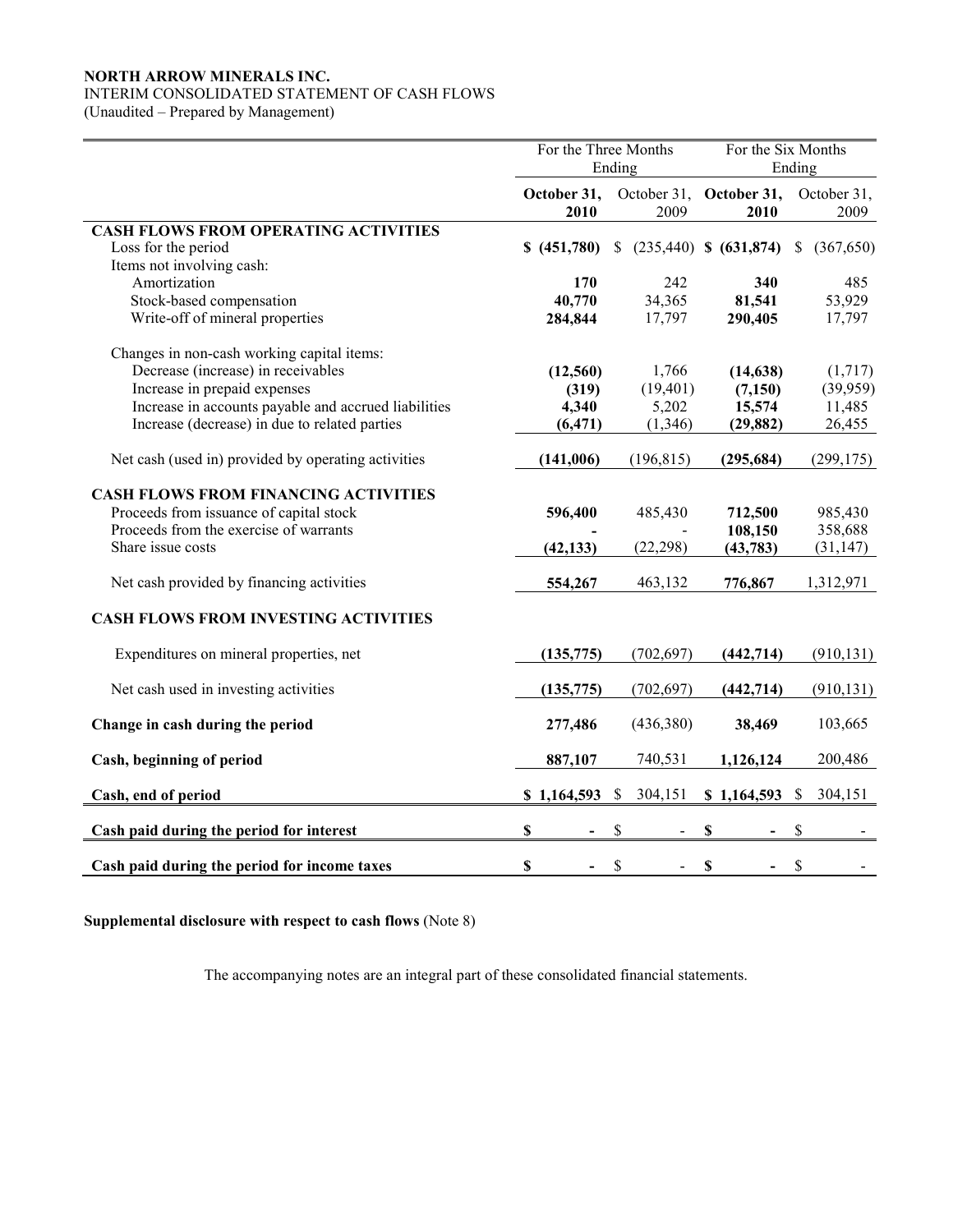## 1. NATURE AND CONTINUANCE OF OPERATIONS

 $\overline{a}$ 

North Arrow Minerals Inc. (the "Company") was incorporated on February 27, 2007 and is in the business of mineral property exploration. To date, the Company has not generated significant revenues from operations and is considered to be in the exploration stage.

The Company is in the process of exploring its mineral properties and has not yet determined whether these properties contain reserves that are economically recoverable. The recoverability of the amounts shown for mineral properties and related deferred costs is dependent upon the existence of economically recoverable reserves, the ability of the Company to obtain the financing necessary to complete the development of its mineral properties and upon future profitable production.

 These consolidated financial statements have been prepared in accordance with Canadian generally accepted accounting principles ("GAAP") with the assumption that the Company will be able to realize its assets and discharge its liabilities in the normal course of business rather than through a process of forced liquidation. The Company has a history of losses and no current source of revenue. Continued operations of the Company are dependent on the Company's ability to complete equity financings or generate profitable operations in the future. The consolidated financial statements do not include any adjustments relating to the recoverability and classification of recorded asset amounts and classification of liabilities that might be necessary should the Company be unable to continue in existence.

|                 |     | October 31, |                                |
|-----------------|-----|-------------|--------------------------------|
|                 |     | 2010        | April 30, 2010                 |
| Deficit         | S S |             | $(6,824,202)$ \$ $(6,192,328)$ |
| Working capital |     | 865,947 \$  | 961.322                        |

#### 2. SIGNIFICANT ACCOUNTING POLICIES

These unaudited interim financial statements have been prepared by the Company in accordance with Canadian GAAP for interim financial information using the same accounting policies and methods of application as the audited financial statements of the Company for the year ended April 30, 2010. These unaudited interim financial statements do not include all of the information and note disclosures required by Canadian GAAP for annual financial statements of the Company and should therefore be read in conjunction with the audited financial statements of the Company as at April 30, 2010. The accounting policies followed by the Company in preparing these interim consolidated financial statements are consistent with the accounting policies used by the Company, as set out in the consolidated audited financial statements for the year ended April 30, 2010.

In the opinion of management, all adjustments considered necessary for fair presentation have been included in these financial statements.

#### Recent Accounting Pronouncements

#### Business combinations

In January 2009, the CICA issued the new handbook Section 1582 - Business Combinations ("Section 1582"), 1601 – Consolidated Financial Statements ("Section 1601") and  $1602 - Non-controlling Interests$  ("Section 1602") which replaces CICA Handbook Section 1581 – Business Combinations and 1600 – Consolidated Financial Statements. Section 1582 establishes standards for the accounting for business combinations that is equivalent to the business combination accounting standard under International Financial Reporting Standards ("IFRS"). Section 1582 is applicable for the Company's business combinations with acquisition dates on or after February 1, 2011. Early adoption of this Section is permitted. Section 1601 together with Section 1602 establishes standards for the preparation of consolidated financial statements. Section 1601 is applicable for the Company's interim and annual consolidated financial statements for its fiscal year beginning February 1, 2011. Early adoption of this Section is permitted. If the Company chooses to early adopt any one of these Sections, the other two sections must also be adopted at the same time.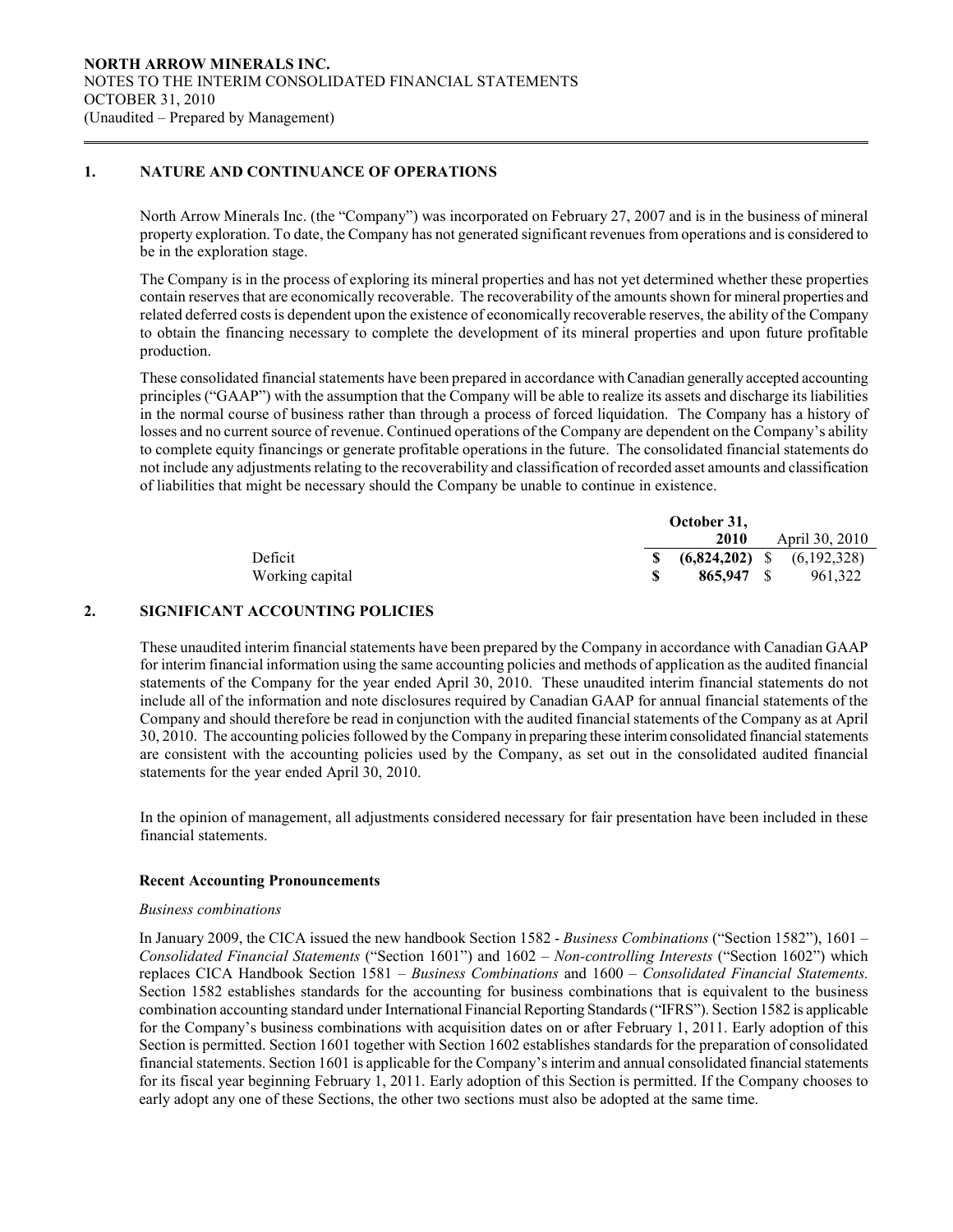# 2. SIGNIFICANT ACCOUNTING POLICIES (CONT'D…)

## Recent Accounting Pronouncements (cont'd…)

#### International financial reporting standards

The Canadian Accounting Standards Board has confirmed that IFRS will replace Canadian standards and interpretations on January 1, 2011. The process of changing from current Canadian GAAP to IFRS will be a significant undertaking that may materially affect reported financial position and results of operations, and also affect certain business functions. The Company will be required to prepare fully IFRS compliant financial statements for the year ended April 30, 2012, with the first interim financial statements prepared under IFRS for the three-month period ended July 31, 2011.

The Company's conversion plan consists of four phases: scoping and planning, detailed assessment, implementation and post implementation. The Company has completed the scoping and planning stage and is now in the detailed assessment stage. The Company has not commenced the implementation and the post implementation stages. While the Company has begun the detailed assessment process, the financial reporting impact of the transition to IFRS cannot be reasonably estimated at this time. IFRS education and reports to the Audit Committee commenced in calendar 2009 and continues to be ongoing.

## 3. EQUIPMENT

 $\overline{a}$ 

|                       | As at October 31, 2010 |       |                             |    |                          | As at April 30, 2010 |                             |                   |
|-----------------------|------------------------|-------|-----------------------------|----|--------------------------|----------------------|-----------------------------|-------------------|
|                       |                        | Cost  | Accumulated<br>Amortization |    | <b>Net Book</b><br>Value | Cost                 | Accumulated<br>Amortization | Net Book<br>Value |
| Computer<br>equipment |                        | 6.474 | 4,550                       | -S | 1,924                    | 6.474                | 4,210                       | 2,264             |
|                       | S                      | 6.474 | 4.550                       |    | 1.924                    | \$<br>6.474          | 4.210                       | 2,264             |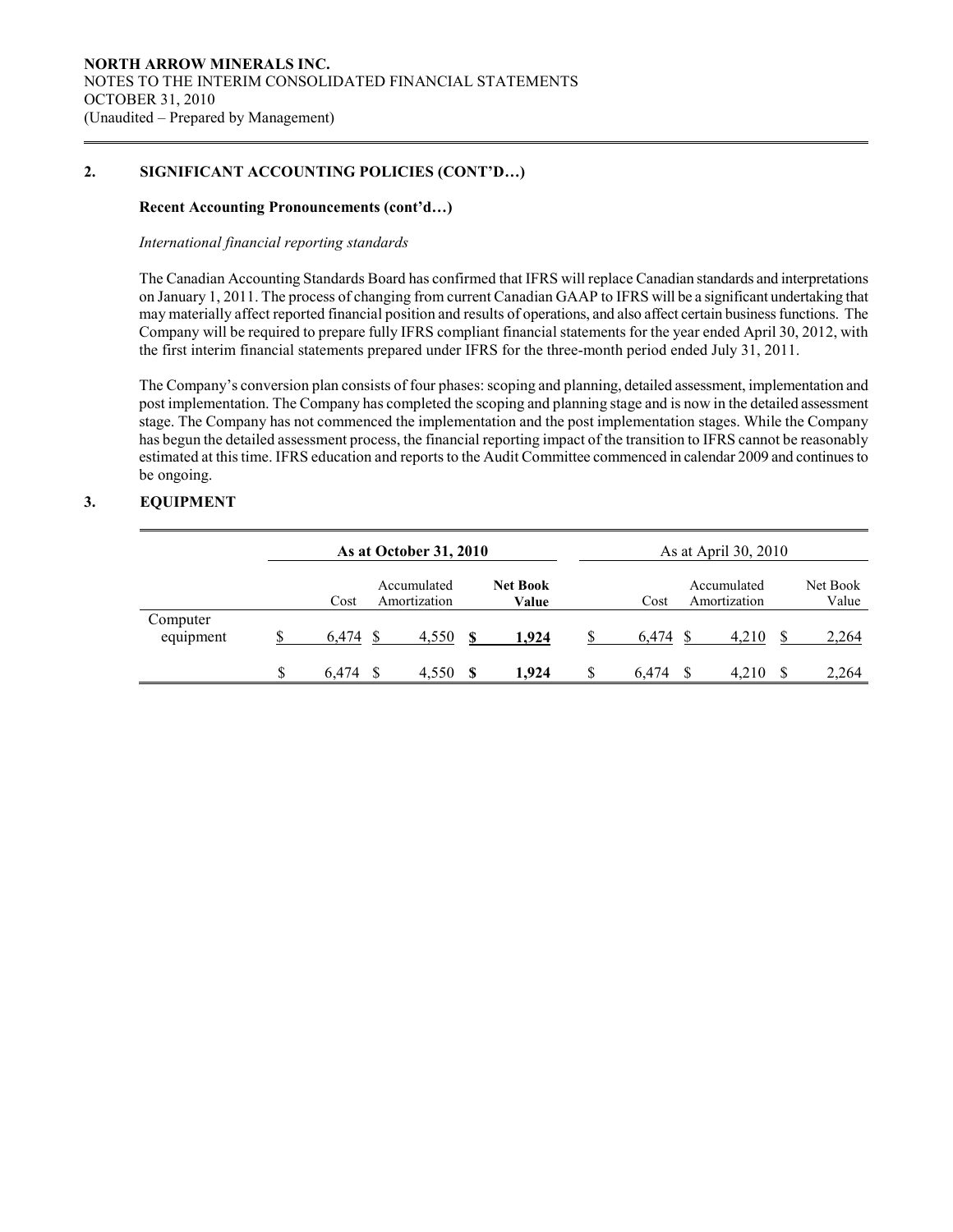### NORTH ARROW MINERALS INC. NOTES TO THE INTERIM CONSOLIDATED FINANCIAL STATEMENTS OCTOBER 31, 2010 (Unaudited – Prepared by Management)

# 4. MINERAL PROPERTIES

 $\overline{a}$ 

|                                                           |                 | Expended      | Write-off of     |                 |
|-----------------------------------------------------------|-----------------|---------------|------------------|-----------------|
|                                                           |                 | During        | Costs and        | October 31,     |
|                                                           | April 30, 2010  | The Period    | Recoveries       | 2010            |
| Gold and Base Metal Properties, NWT, Yukon and<br>Nunavut |                 |               |                  |                 |
| <b>Exploration</b> costs                                  | \$<br>31,523    | \$<br>31,005  | \$<br>(4,162)    | \$<br>58,366    |
| Acquisition costs                                         | 352,982         | 54,622        | (276,311)        | 131,293         |
| Geological and assays                                     | 1,449           | 5,358         | (245)            | 6,562           |
| Office and salaries                                       | 20,948          | 12,883        | (9,687)          |                 |
|                                                           |                 |               |                  | 24,144          |
|                                                           | 406,902         | 103,868       | (290, 405)       | 220,365         |
| Lithium Properties, NWT and Nunavut                       |                 |               |                  |                 |
| <b>Exploration costs</b>                                  | 702,769         | 9,750         |                  | 712,519         |
| Acquisition costs                                         | 71,888          |               |                  | 71,888          |
| Geological and assays                                     | 18,909          | 327           |                  | 19,236          |
| Office and salaries                                       | 62,402          | 4,065         |                  | 66,467          |
|                                                           | 855,968         | 14,142        |                  | 870,110         |
| Lithium Properties, USA                                   |                 |               |                  |                 |
| <b>Exploration</b> costs                                  | 336,900         | 145,388       |                  | 482,288         |
| Acquisition costs                                         | 212,505         | 12,084        |                  | 224,589         |
| Geological and assays                                     | 13,015          | 12,321        |                  | 25,336          |
| Office and salaries                                       | 94,223          | 28,869        |                  | 123,092         |
|                                                           | 656,643         | 198,662       |                  | 855,305         |
| Diamond Properties, NWT and Nunavut                       |                 |               |                  |                 |
| <b>Exploration</b> costs                                  | 39,238          | 235,442       |                  | 274,680         |
| Acquisition costs                                         | 14,326          | 36,422        |                  | 50,748          |
| Geological and assays                                     | 146,928         |               |                  | 146,928         |
| Office and salaries                                       | 87,646          | 34,118        |                  | 121,764         |
|                                                           | 288,138         | 305,982       |                  | 594,120         |
| <b>TOTAL</b>                                              | \$<br>2,207,651 | \$<br>622,654 | \$<br>(290, 405) | \$<br>2,539,900 |

Title to mineral properties involves certain inherent risks due to the difficulties of determining the validity of certain claims as well as the potential for problems arising from the frequently ambiguous conveyancing history characteristic of many mineral properties. The Company has investigated title to all of its mineral properties and, to the best of its knowledge, title to all of its properties is in good standing.

#### Gold and Base Metal Properties, Northwest Territories and Nunavut

In addition to the properties described below, the Company maintains interests in various other gold and base metal properties in the Northwest Territories and Nunavut.

#### Canoe Lake Property, Nunavut

 The Company maintains, or maintains the right to earn, a 100% interest in certain mineral claims and mining leases known as the "Canoe Lake Property" in the High Lake Greenstone Belt, Nunavut. In order to earn a 100% interest in two mining leases, the Company must complete a \$490,000 cash payment to Canadian Natural Resources Ltd. ("CNR") before December 31, 2010. The agreement with CNR also provides for a 2.5% gross overriding royalty ("GOR") on diamond production and a 2.5% net smelter return royalty ("NSR") on metallic mineral production from the leases. The Company retains the option to purchase half of these royalties from CNR for \$1,500,000.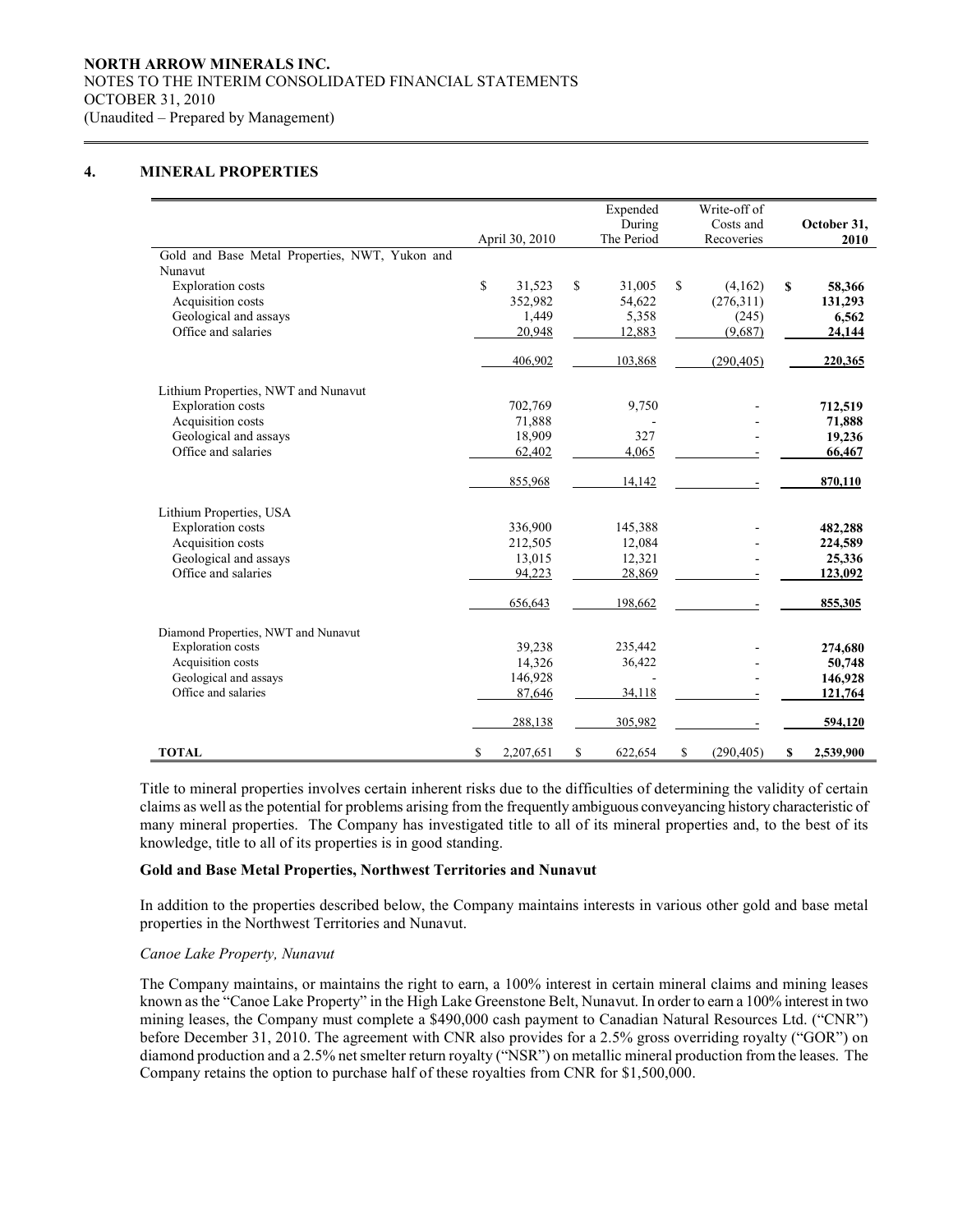## 4. MINERAL PROPERTIES (CONT'D…)

 $\overline{a}$ 

#### Gold and Base Metal Properties, Northwest Territories and Nunavut (cont'd…)

#### Canoe Lake Property, Nunavut (cont'd…)

Separate from the agreement with CNR, the Company maintains a 100% interest in a number of contiguous mineral claims. The 'BK claims' are subject to a 1% NSR on non-diamond mineral production and a 1% GOR on diamond production to a third party royalty holder (the 'BK royalty holder'). The 'Canoe claims' are subject to a 1% NSR on non-diamond mineral production and a 1% GOR on diamond production to a different third party royalty holder (the 'Canoe royalty holder'), as well as various royalties, payable to the BK royalty holder, ranging from 0.5% to 1.0%. The Company may purchase 100% of the royalties payable to the Canoe royalty holder for \$1,000,000.

The property is currently under option to Minerals and Metals Group ("MMG"), a subsidiary of the China Minmetals Non-Ferrous Metals Company Limited. Under the terms of the original and several revised agreements, MMG may earn up to a 70% interest in the Canoe Lake Project by making a cash payment to the Company of \$55,600 (received) and spending \$3,000,000 on project exploration by December 1, 2010.

In December 2010, MMG informed the Company that it was not going to exercise its option on the Canoe Lake Project. Subsequently, the Company informed CNR that the option to purchase the Canoe Lake Canada Mining leases for \$490,000 would not be exercised. As a result, the Company wrote-off \$276,993 on capitalized mineral property costs for the Canoe Lake property.

#### Hay Duck Property, NWT

On May 29, 2008, the Company and Strongbow Exploration Inc. ("Strongbow") entered into an option agreement whereby the Company may earn a 100% interest in the Hay Duck property by reimbursing certain expenditures incurred to-date by Strongbow and assuming the annual option payments due under the original, underlying option agreement. The third party agreement, dated May 2007 and amended in January 2010, required three future annual cash option payments totalling \$450,000. These future option payments will be payable by the Company annually, following receipt of a land use permit which allows the Company to drill at the Hay Duck property. As partial compensation for amending the agreement, the Company issued 50,000 common shares to the property vendor in February 2010. At the date of issuance, the common shares had a fair value of \$9,750, which has been applied against the payment due January 1, 2010. The remainder of the January 2010 payment will be paid by the Company upon receipt of a land use permit for the Hay Duck property. The third party option holder will retain a 2.5% NSR of which 1% can be purchased at anytime for \$500,000. An additional 1% of the royalty can be purchased at any time for \$2,000,000. Upon the Company incurring \$5,000,000 in exploration on the property, Strongbow may elect to back-in to 40% of the Company's interest in the property by funding the next \$5,000,000 in exploration expenditures. In certain circumstances, Strongbow has the option to elect to acquire a 1% NSR in place of exercising the back-in right. The Company may purchase one-half (0.5%) of the NSR at any time for \$500,000.

#### Yukon Gold Property

On July 30, 2010, the Company and Cathro Resources Corp. ("Cathro") (50%) and Cazador Resources Ltd. ("Cazador") (50%), both private companies and collectively, the "Vendors", entered into an agreement whereby the Company may earn a 100% interest in certain mineral claims situated in north-central Yukon Territory. Under the terms of the agreement, the Company can earn a 100% interest in the property by funding a minimum \$35,000 initial exploration program and by making cumulative payments totaling \$150,000 and by issuing cumulative share payments totaling 750,000 shares over a period of four years. Upon completion of the option, the Vendors will retain a 2.0% net smelter return royalty of which 1% can be purchased at any time for \$1,000,000. Advance royalty payments of \$25,000 per year will be payable upon exercise of the option until such time as the regular royalty payments begin or the property is returned in good standing. Advance royalty payments can be credited against future royalty payments. The Company issued 25,000 shares to Cathro and 25,000 shares to Cazador during the six months ended October 31, 2010 at a total estimated fair value of \$10,000.

#### Other Properties

Mineral property write-offs of \$13,412 during the six months ended October 31, 2010 (October 31, 2009 - \$17,797) relate to various other properties in NWT and Nunavut, where no exploration programs of significance are planned for the foreseeable future.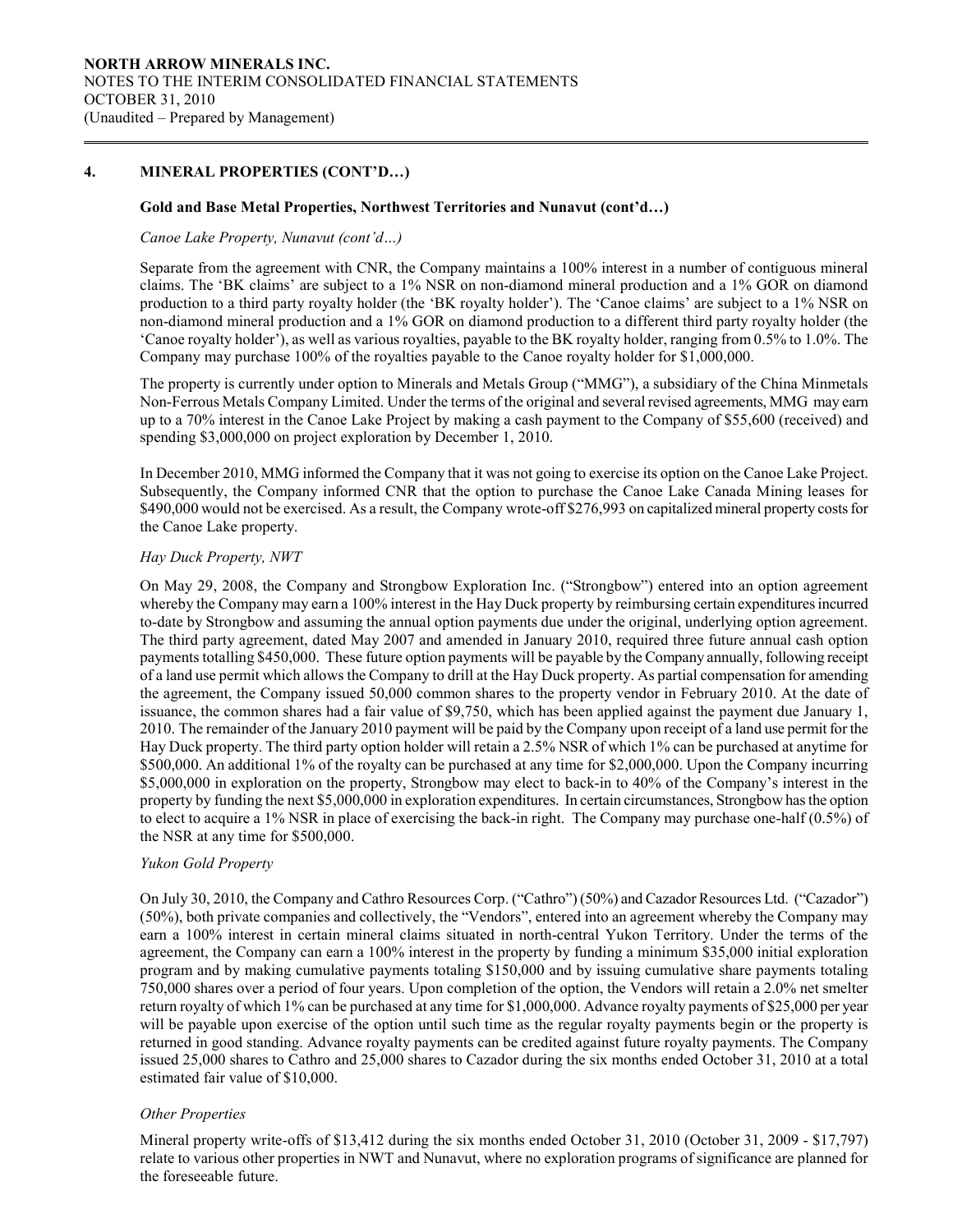## 4. MINERAL PROPERTIES (CONT'D…)

 $\overline{a}$ 

#### Lithium Properties, Northwest Territories and Nunavut

#### Phoenix Lithium Project, NWT

At various times between June 2008 and July 2009, the Company acquired, by staking, eleven claims in the Aylmer Lake area of the Northwest Territories. The claims form one contiguous block and the Company maintains a 100% interest in all the acquired claims.

The Company, along with the Attorney General of Canada, have been named as respondents in an application to the Federal Court of Canada filed by certain First Nations. The First Nations seek, among other things, the cancellation of a land use permit. In November 2010, a judgment finding in favour of the First Nations was announced. However, the Company can carry out additional consultation and reapply for a land-use permit.

#### Torp Lake Project, Nunavut

In March 2009, the Company acquired, by staking, two claims in the Torp Lake area of Nunavut.

#### Lithium Properties, USA

#### Lithium Projects, North Carolina, USA

Between July and September 2009, the Company entered into seven option agreements with landowners in North Carolina. Under the terms of these option agreements, the Company must make cash payments upon execution (US \$84,706 paid) and various annual option payments ranging from US \$9,024 to US \$84,706 (US \$84,706 paid in 2010) between 2010 and 2018.

#### Lithium Projects, Generative

In July 2009, the Company and Strongbow entered into a generative exploration agreement, which establishes an area of interest ("AOI") for the acquisition of lithium exploration properties, mineral rights or other interests (collectively, the "Rights"). Upon notice from Strongbow, the Company may exercise a back-in right to acquire an undivided 40% interest in the AOI and any Rights acquired by Strongbow within the AOI, after Strongbow incurs \$2 million in acquisition and exploration expenditures. If the Company elects to exercise the back-in right, it must spend \$2 million within thirty-six months from the date of notice, including minimum expenditures of \$500,000 within each twelve-month period.

#### Diamond Properties, Northwest Territories and Nunavut

The Company has varying interests in a number of diamond properties, including the Lac de Gras and Hammer properties.

#### Lac de Gras, NWT

In February 2010, the Company entered into an agreement with a third party option holder to jointly explore its Lac de Gras diamond property. Under the terms of the agreement, the third party option holder can earn a 50% interest in the Lac de Gras diamond property by paying the full legal survey costs required to convert selected existing mineral claims to mining leases, paying the first year's rental fees for the mining leases (completed), and conducting a review of existing geophysical magnetic data (completed). The Company will be responsible for funding the first \$1,000,800 in exploration expenditures on the property, subsequent to which exploration of the Lac de Gras property will be carried out based upon a 50/50 joint venture.

#### Hammer, Nunavut

In October 2008, the Company and Stornoway Diamond Corporation ("Stornoway") revised a pre-existing agreement on the Bear property, Nunavut, to include an area of interest, known as the "Hammer AOI", into the agreement. As a result of this revision, the Company holds a 25% interest in the property and Stornoway holds a 75% interest. The portion of the property comprising the original Bear Property is subject to an underlying 2% NSR and 2% GOR.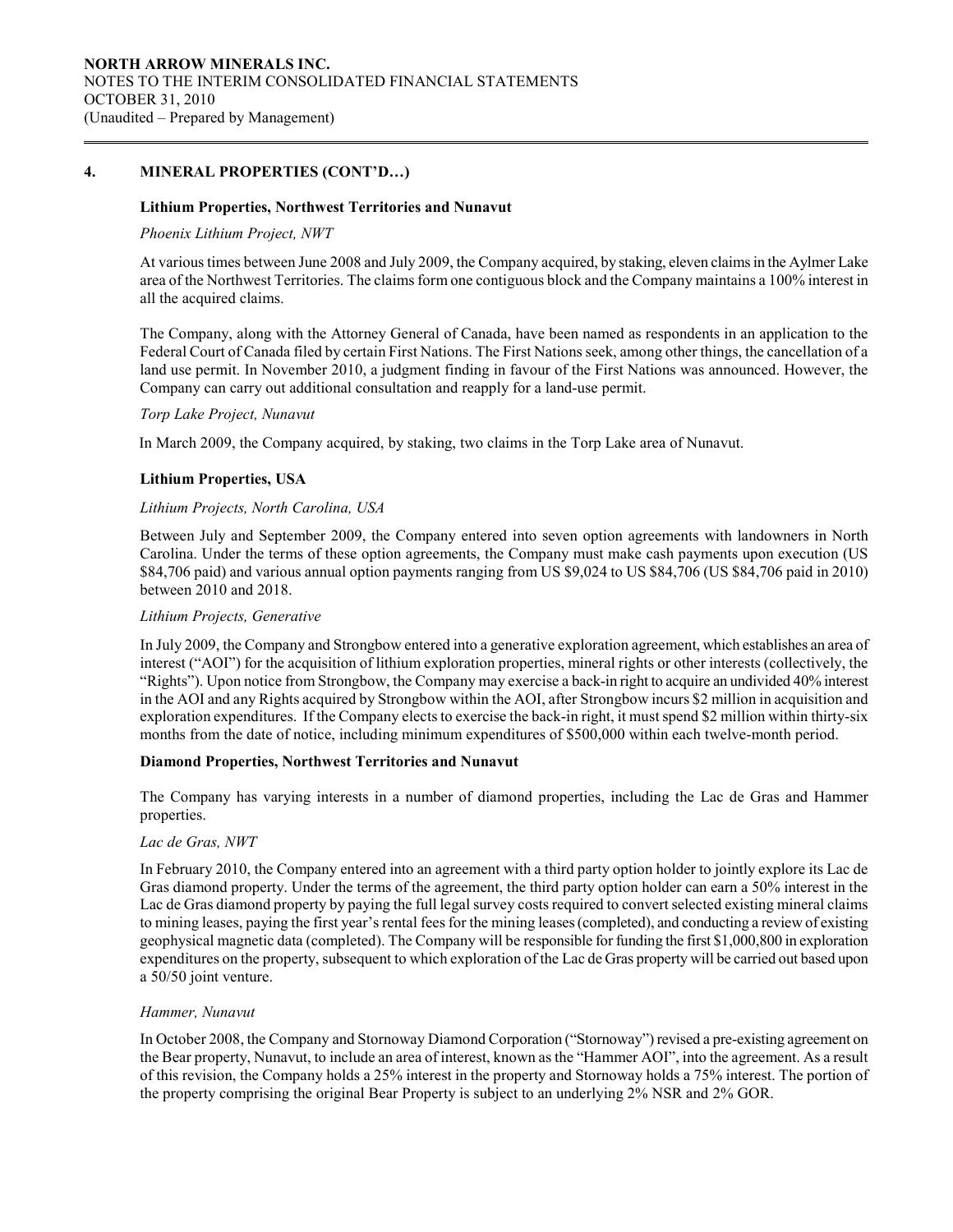# 5. CAPITAL STOCK AND CONTRIBUTED SURPLUS

|                                           | Number<br>of Shares |    | Amount    |    | Contributed<br>Surplus |
|-------------------------------------------|---------------------|----|-----------|----|------------------------|
| Authorized                                |                     |    |           |    |                        |
| Unlimited common shares without par value |                     |    |           |    |                        |
| Issued                                    |                     |    |           |    |                        |
| As at April 30, 2010                      | 44,045,545          | -S | 8,755,602 | S. | 607,963                |
| Exercise of warrants                      | 604,500             |    | 134,449   |    | (26,300)               |
| Private Placement                         | 3,958,333           |    | 712,500   |    |                        |
| Shares issued for property                | 50,000              |    | 10,000    |    |                        |
| Share issue costs                         |                     |    | (43, 782) |    |                        |
| Stock-based compensation                  |                     |    |           |    | 81,541                 |
| As at October 31, 2010                    | 48,658,378          |    | 9,568,769 | \$ | 663,204                |

#### Share issuances

 $\overline{a}$ 

In August 2010, the Company completed a non-brokered private placement of 3,958,333 flow-through units (the "FT Units") at a price of \$0.18 per FT unit, for total gross proceeds of \$712,500. Each FT unit consisted of one flow-through common share of the Company and one-half of one non-flow-through common share purchase warrant. Each full warrant entitles the holder to purchase one additional common share of the Company until August 20, 2011 at a price of \$0.25 per share. As part of this private placement, the Company paid finder's fees of \$38,220.

In June 2010, the Company received gross proceeds of \$108,150 from the exercise of 604,500 warrants at prices between \$0.15 and \$0.20 per warrant.

#### Stock options and warrants

 The Company's stock option plan (the "Plan") was approved by shareholders at the September 2010 annual meeting. The Plan gives the directors the authority to grant options to directors, officers, employees and consultants. The maximum number of shares to be issued under the Plan is 10% of the issued and outstanding common shares at the time of the grant. The exercise price of each option granted shall not be less than the market price at the date of grant less a discount up to 25% in accordance with the policies of the TSX Venture Exchange ("TSXV"). Options granted can have a term up to 5 years with vesting provisions determined by the directors in accordance with TSXV policies for Tier 2 Issuers, with a typical vesting period of 25% upon grant and 25% every six months thereafter.

As at October 31, 2010, the following stock options and warrants were outstanding:

|                |               |               |          | Number of     |                    |
|----------------|---------------|---------------|----------|---------------|--------------------|
|                | Number of     |               | Exercise | <b>Shares</b> |                    |
|                | <b>Shares</b> |               | Price    | Vested        | <b>Expiry Date</b> |
| <b>Options</b> | 78,000        | \$            | 0.25     | 78,000        | March 16, 2011     |
|                | 54,000        |               | 0.25     | 54,000        | September 15, 2011 |
|                | 148,000       |               | 0.25     | 148,000       | March 29, 2012     |
|                | 1,125,000     |               | 0.40     | 1,125,000     | August 7, 2012     |
|                | 1,410,000     |               | 0.20     | 1,057,500     | June 4, 2014       |
|                | 200,000       |               | 0.30     | 150,000       | September 2, 2014  |
|                | 150,000       |               | 0.19     | 75,000        | March 26, 2015     |
|                | 150,000       |               | 0.25     | 75,000        | March 26, 2015     |
| Warrants       | 1,045,750     | <sup>\$</sup> | 0.32     | 1,045,750     | February 21, 2011  |
|                | 57,500        |               | 0.32     | 57,500        | February 26, 2011  |
|                | 4,000,000     |               | 0.10     | 4.000.000     | February 26, 2011  |
|                | 1,390,000     |               | 0.30     | 1,390,000     | March 26, 2011     |
|                | 2,740,500     |               | 0.30     | 2.740.500     | April 20, 2011     |
|                | 1.979.167     |               | 0.25     | 1.979.167     | August 20, 2011    |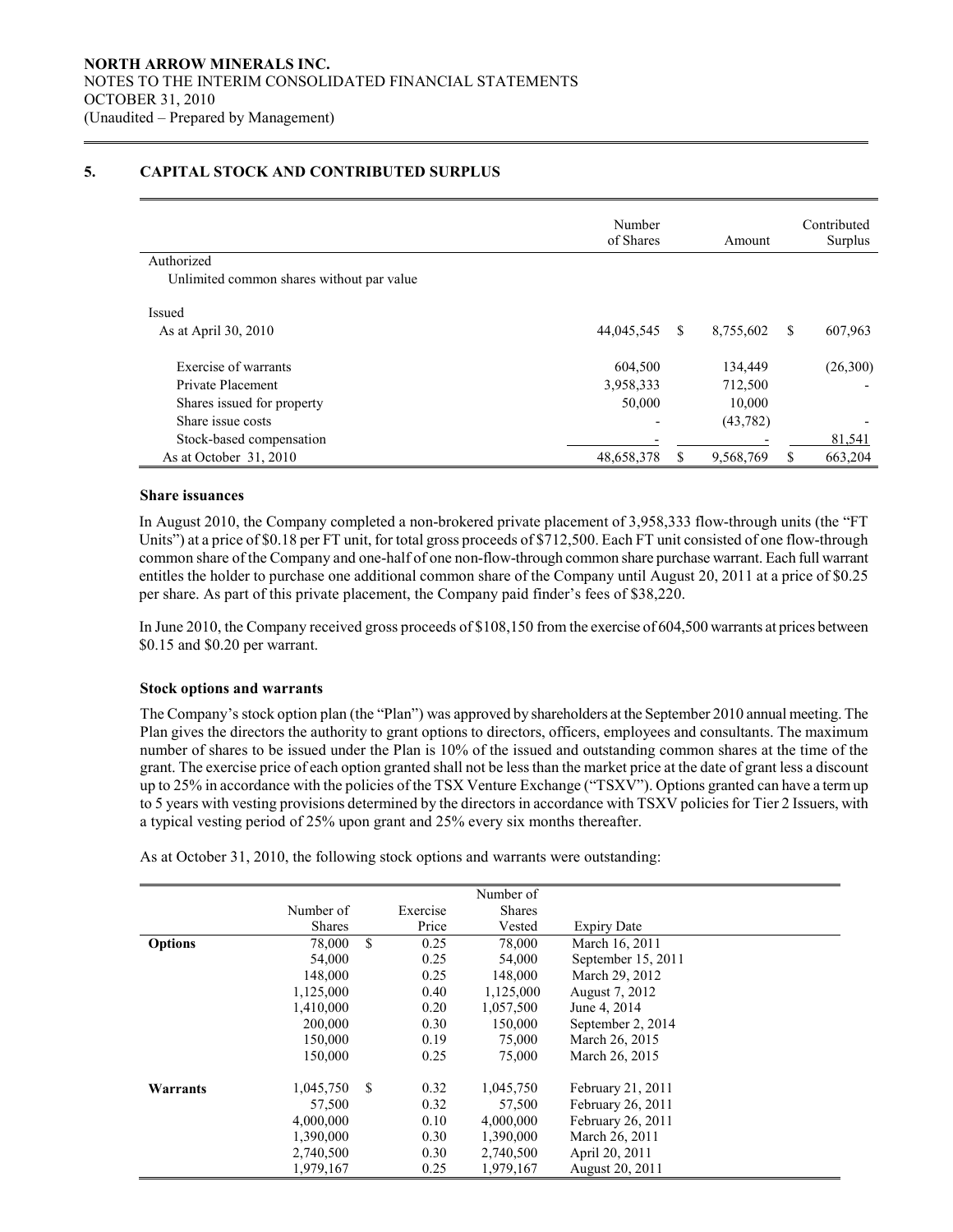# 5. CAPITAL STOCK AND CONTRIBUTED SURPLUS (CONT'D…)

# Stock options and warrants (cont'd…)

 $\overline{a}$ 

A summary of the Company's stock option activity is as follows:

|                                         |                      |    | Weighted              |
|-----------------------------------------|----------------------|----|-----------------------|
|                                         | Number               |    | Average               |
|                                         | of Options           |    | <b>Exercise Price</b> |
| Balance, April 30, 2010<br>Expired      | 3,324,500<br>(9,500) | S  | 0.28<br>0.25          |
| Balance, October 31, 2010               | 3,315,000            | \$ | 0.28                  |
| Number of options currently exercisable | 2,762,500            | S  | 0.29                  |

A summary of the Company's warrant activity is as follows:

|                           | Number      | Weighted              |
|---------------------------|-------------|-----------------------|
|                           | of          | Average               |
|                           | Warrants    | <b>Exercise Price</b> |
|                           |             |                       |
| Balance, April 30, 2010   | 14,497,750  | 0.21<br>- S           |
| Granted                   | 1,979,167   | 0.25                  |
| Exercised                 | (604, 500)  | 0.18                  |
| Expired                   | (4,659,500) | 0.20                  |
|                           |             |                       |
| Balance, October 31, 2010 | 11,212,917  | 0.22                  |

#### Stock-based compensation

 During the six months ended October 31, 2010, the Company granted Nil options (October 31, 2009 – 1,610,000 options). The estimated fair value of the options granted is \$Nil (October 31, 2009 - \$221,251). Stock-based compensation of \$81,541 (October 31, 2009 - \$53,929) has been recognized during the six months ended October 31, 2010, which represent options granted in an earlier period but vested during the six months ended October 31, 2010.

The following weighted average assumptions were used for the Black Scholes valuation of stock options granted:

|                          | Year Ended<br>April 30, 2010 |
|--------------------------|------------------------------|
| Risk-free interest rate  | $1.58 - 2.57\%$              |
| Expected life of options | $1.5 \sim 5$ years           |
| Annualized volatility    | 100%                         |
| Dividend rate            | $0.00\%$                     |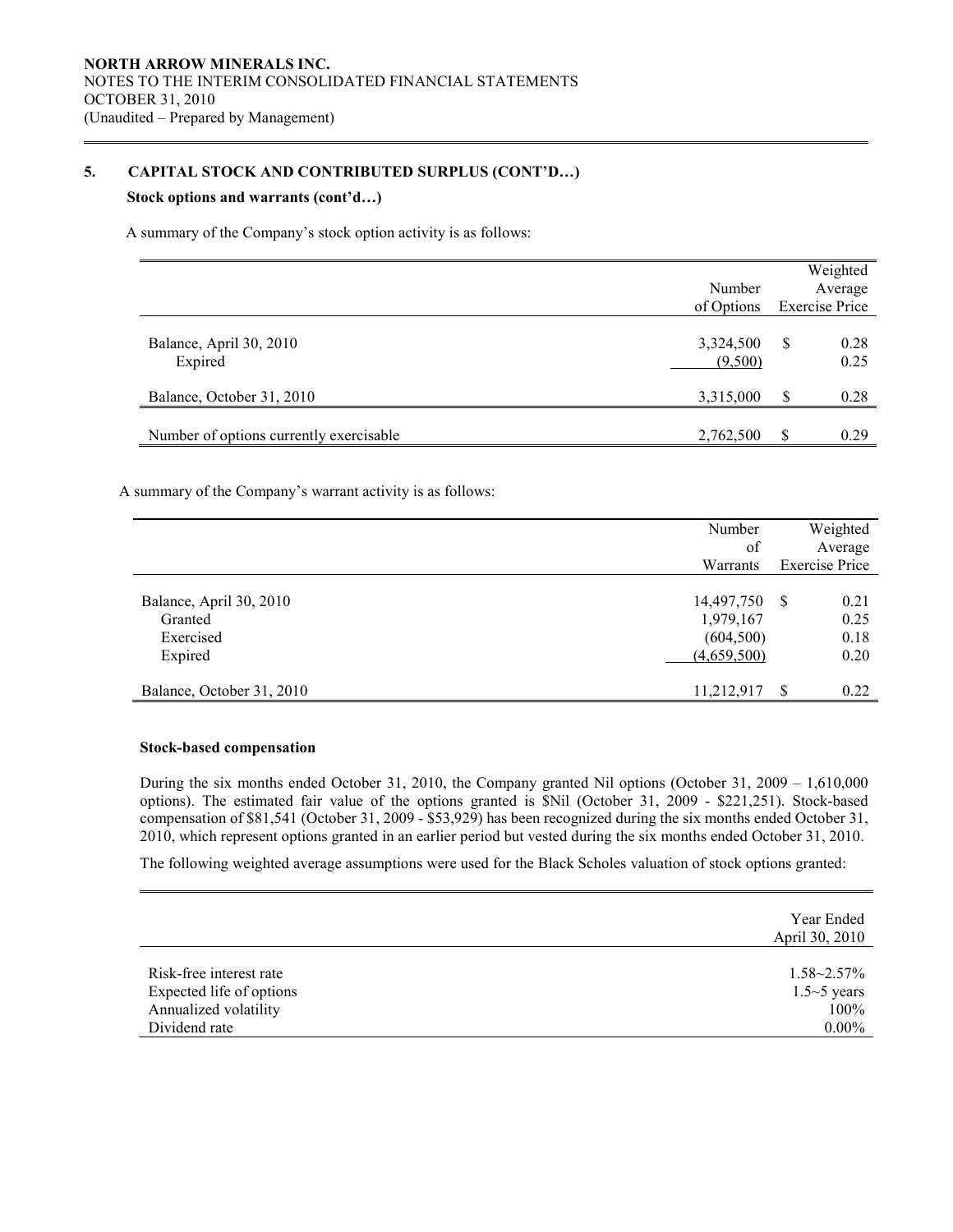# 6. RELATED PARTY TRANSACTIONS

 $\overline{a}$ 

Related party transactions not disclosed elsewhere in these consolidated financial statements are as follows:

- a) During the period ended October 31, 2010, the Company paid or accrued \$74,703 (October 31, 2009 \$73,548) for shared technical services and rent to Strongbow. As at October 31, 2010, Strongbow owned approximately 9.90% (April 30,  $2010 - 10.94\%$ ) of the Company's issued and outstanding shares.
- b) During the period ended October 31, 2010, the Company paid or accrued \$14,084 (October 31, 2009 \$16,952) for administrative and accounting services to Stornoway.
- c) During the period ended October 31, 2010, the Company paid \$Nil (October 31, 2009 \$5,200) for technical services to a private company controlled by a director.

Amounts due to related parties are as follows:

|                                                             | <b>October 31, 2010</b> | April 30, 2010 |        |  |
|-------------------------------------------------------------|-------------------------|----------------|--------|--|
| Strongbow, a company with two common directors and a common |                         |                |        |  |
| officer                                                     | 30,176                  |                | 28,364 |  |
| Stornoway, a company with a common officer                  | 2.958                   |                | 7.301  |  |
| <b>Directors</b>                                            | 22,738                  |                | 40.945 |  |
|                                                             | 55,872                  |                | 76,610 |  |
|                                                             |                         |                |        |  |

# 7. INCOME TAXES

 As at October 31, 2010, the Company has approximately \$1,192,000 in non-capital losses available for deduction against future year's taxable income. These losses will expire up to 2030.

Subject to certain restrictions, the Company has approximately \$5,276,000 of mineral property expenditures available to reduce taxable income of future years.

## 8. SUPPLEMENTAL DISCLOSURE WITH RESPECT TO CASH FLOWS

The significant non-cash transactions for the period ended October 31, 2010 were:

- a) The Company incurring mineral property expenditures of \$262,495 that are included in accounts payable and accrued liabilities at October 31, 2010.
- b) The Company incurring mineral property expenditures of \$21,824 that are included in due to related parties at October 31, 2010.
- c) The Company has included in receivables, deferred mineral property costs of \$33,469 at October 31, 2010.

The significant non-cash transactions for the period ended October 31, 2009 were:

- a) The Company incurring mineral property expenditures of \$55,847 that are included in accounts payable and accrued liabilities at October 31, 2009.
- b) The Company incurring mineral property expenditures of \$37,192 that are included in due to related parties at October 31, 2009.
- c) The Company has included in receivables, deferred mineral property costs of \$459 at October 31, 2009.
- d) The Company issuing 50,000 common shares valued at \$7,500 for payment pursuant to an amended property option agreement.
- e) The Company issuing 300,000 finder's warrants with a value of \$30,940, and issuing 240,000 finder's common shares with a value of \$30,000 to the finders as a financing fee for a non-brokered private placement.